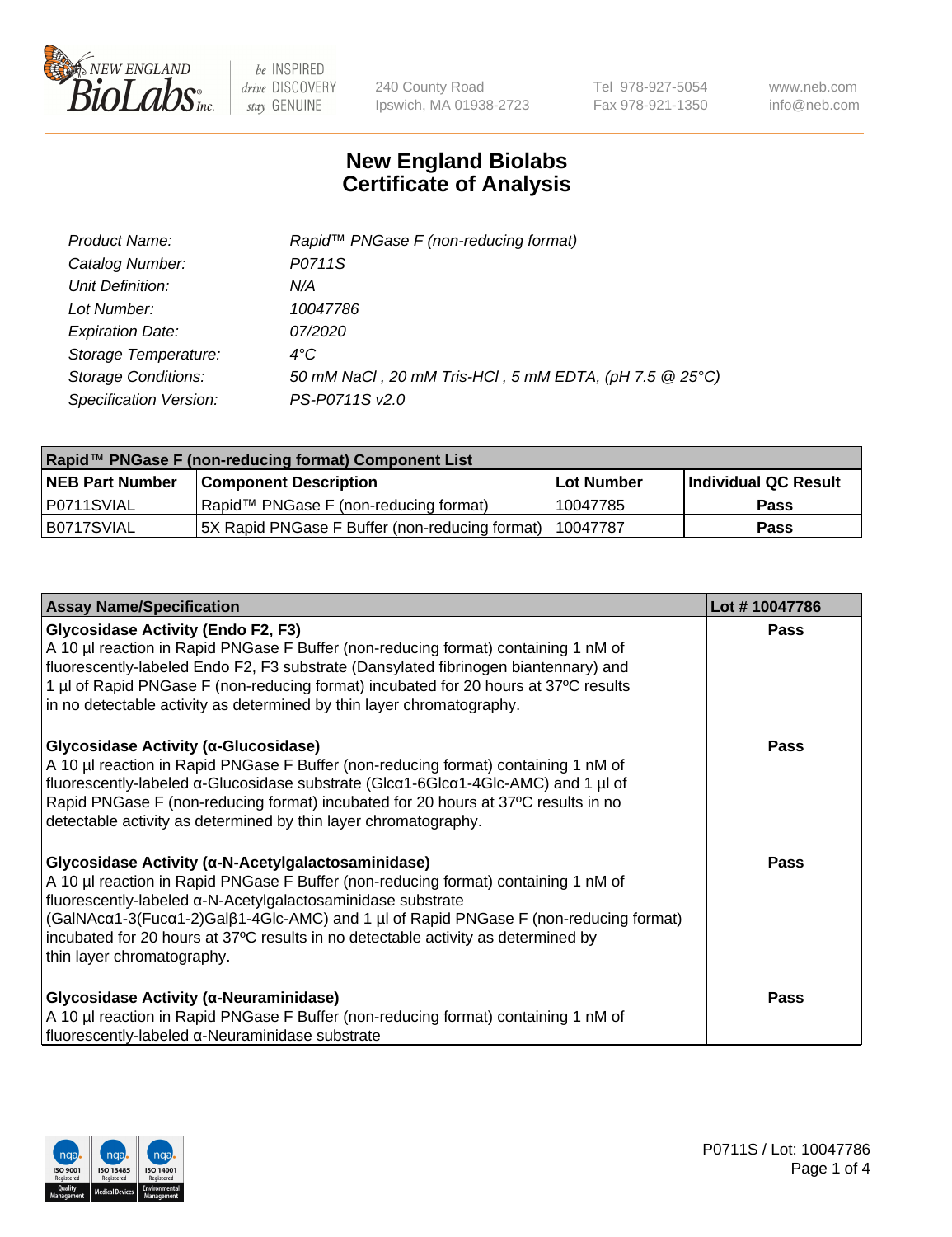

240 County Road Ipswich, MA 01938-2723 Tel 978-927-5054 Fax 978-921-1350 www.neb.com info@neb.com

| <b>Assay Name/Specification</b>                                                                                                                                                                                                                                                                                                                                                              | Lot #10047786 |
|----------------------------------------------------------------------------------------------------------------------------------------------------------------------------------------------------------------------------------------------------------------------------------------------------------------------------------------------------------------------------------------------|---------------|
| (Neu5Acα2-3Galβ1-3GlcNAcβ1-3Galβ1-4Glc-AMC) and 1 µl of Rapid PNGase F (non-reducing<br>format) incubated for 20 hours at 37°C results in no detectable activity as<br>determined by thin layer chromatography.                                                                                                                                                                              |               |
| Glycosidase Activity (Endo F1, F2, H)<br>A 10 µl reaction in Rapid PNGase F Buffer (non-reducing format) containing 1 nM of<br>fluorescently-labeled Endo F1, F2, H substrate (Dansylated invertase high mannose)<br>and 1 µl of Rapid PNGase F (non-reducing format) incubated for 20 hours at 37°C<br>results in no detectable activity as determined by thin layer chromatography.        | <b>Pass</b>   |
| Glycosidase Activity (α1-2 Fucosidase)<br>A 10 µl reaction in Rapid PNGase F Buffer (non-reducing format) containing 1 nM of<br>fluorescently-labeled α-Fucosidase substrate (Fucα1-2Galβ1-4Glc-AMC) and 1 µl of<br>Rapid PNGase F (non-reducing format) incubated for 20 hours at 37°C results in no<br>detectable activity as determined by thin layer chromatography.                     | <b>Pass</b>   |
| Glycosidase Activity (α1-3 Fucosidase)<br>A 10 µl reaction in Rapid PNGase F Buffer (non-reducing format) containing 1 nM of<br>fluorescently-labeled α-Fucosidase substrate<br>(Fucα1-3Galβ1-4GlcNAcβ1-3Galβ1-4Glc-AMC) and 1 µl of Rapid PNGase F (non-reducing<br>format) incubated for 20 hours at 37°C results in no detectable activity as<br>determined by thin layer chromatography. | <b>Pass</b>   |
| Glycosidase Activity (α1-3 Galactosidase)<br>A 10 µl reaction in Rapid PNGase F Buffer (non-reducing format) containing 1 nM of<br>fluorescently-labeled α-Galactosidase substrate (Galα1-3Galβ1-4GlcNAc-AMC) and 1 µl<br>of Rapid PNGase F (non-reducing format) incubated for 20 hours at 37°C results in no<br>detectable activity as determined by thin layer chromatography.            | <b>Pass</b>   |
| Glycosidase Activity (α1-3 Mannosidase)<br>A 10 µl reaction in Rapid PNGase F Buffer (non-reducing format) containing 1 nM of<br>fluorescently-labeled α-Mannosidase substrate (Manα1-3Manβ1-4GlcNAc-AMC) and 1 µl of<br>Rapid PNGase F (non-reducing format) incubated for 20 hours at 37°C results in no<br>detectable activity as determined by thin layer chromatography.                | <b>Pass</b>   |
| Glycosidase Activity (α1-6 Galactosidase)<br>A 10 µl reaction in Rapid PNGase F Buffer (non-reducing format) containing 1 nM of<br>fluorescently-labeled α-Galactosidase substrate (Galα1-6Galα1-6Glcα1-2Fru-AMC) and 1<br>µl of Rapid PNGase F (non-reducing format) incubated for 20 hours at 37°C results in<br>no detectable activity as determined by thin layer chromatography.        | <b>Pass</b>   |
| Glycosidase Activity (α1-6 Mannosidase)<br>A 10 µl reaction in Rapid PNGase F Buffer (non-reducing format) containing 1 nM of                                                                                                                                                                                                                                                                | <b>Pass</b>   |

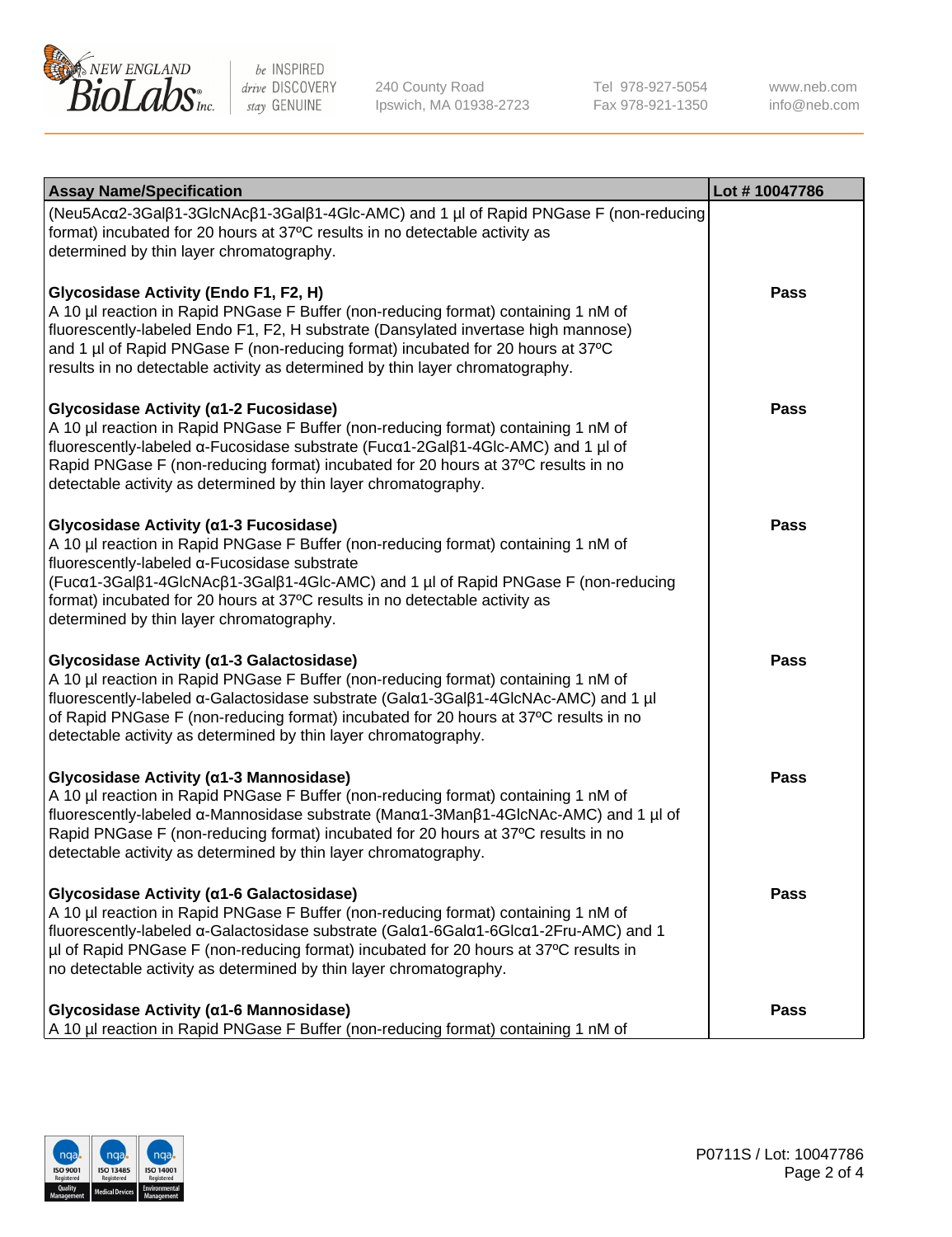

240 County Road Ipswich, MA 01938-2723 Tel 978-927-5054 Fax 978-921-1350 www.neb.com info@neb.com

| <b>Assay Name/Specification</b>                                                                                                                                                                                                                                                                                                                                                                             | Lot #10047786 |
|-------------------------------------------------------------------------------------------------------------------------------------------------------------------------------------------------------------------------------------------------------------------------------------------------------------------------------------------------------------------------------------------------------------|---------------|
| fluorescently-labeled α-Mannosidase substrate (Μanα1-6Μanα1-6(Μanα1-3)Man-AMC) and 1<br>µl of Rapid PNGase F (non-reducing format) incubated for 20 hours at 37°C results in<br>no detectable activity as determined by thin layer chromatography.                                                                                                                                                          |               |
| Glycosidase Activity (β-Mannosidase)<br>A 10 µl reaction in Rapid PNGase F Buffer (non-reducing format) containing 1 nM of<br>fluorescently-labeled β-Mannosidase substrate (Manβ1-4Manβ1-4Man-AMC) and 1 µl of<br>Rapid PNGase F (non-reducing format) incubated for 20 hours at 37°C results in no<br>detectable activity as determined by thin layer chromatography.                                     | <b>Pass</b>   |
| Glycosidase Activity (β-N-Acetylgalactosaminidase)<br>A 10 µl reaction in Rapid PNGase F Buffer (non-reducing format) containing 1 nM of<br>fluorescently-labeled β-N-Acetylgalactosaminidase substrate<br>(GalNAcß1-4Galß1-4Glc-AMC) and 1 µl of Rapid PNGase F (non-reducing format)<br>incubated for 20 hours at 37°C results in no detectable activity as determined by<br>thin layer chromatography.   | Pass          |
| Glycosidase Activity (β-N-Acetylglucosaminidase)<br>A 10 µl reaction in Rapid PNGase F Buffer (non-reducing format) containing 1 nM of<br>fluorescently-labeled β-N-Acetylglucosaminidase substrate<br>(GlcNAcβ1-4GlcNAcβ1-4GlcNAc-AMC) and 1 µl of Rapid PNGase F (non-reducing format)<br>incubated for 20 hours at 37°C results in no detectable activity as determined by<br>thin layer chromatography. | <b>Pass</b>   |
| Glycosidase Activity (β-Xylosidase)<br>A 10 µl reaction in Rapid PNGase F Buffer (non-reducing format) containing 1 nM of<br>fluorescently-labeled β-Xylosidase substrate (Xylβ1-4Xylβ1-4Xylβ1-4Xyl-AMC) and 1 µl<br>of Rapid PNGase F (non-reducing format) incubated for 20 hours at 37°C results in no<br>detectable activity as determined by thin layer chromatography.                                | <b>Pass</b>   |
| Glycosidase Activity (β1-3 Galactosidase)<br>A 10 µl reaction in Rapid PNGase F Buffer (non-reducing format) containing 1 nM of<br>fluorescently-labeled β-Galactosidase substrate (Galβ1-3GlcNAcβ1-4Galβ1-4Glc-AMC)<br>and 1 µl of Rapid PNGase F (non-reducing format) incubated for 20 hours at 37°C<br>results in no detectable activity as determined by thin layer chromatography.                    | <b>Pass</b>   |
| Glycosidase Activity (ß1-4 Galactosidase)<br>A 10 µl reaction in Rapid PNGase F Buffer (non-reducing format) containing 1 nM of<br>fluorescently-labeled β-Galactosidase substrate (Galβ1-4GlcNAcβ1-3Galβ1-4Glc -AMC)<br>and 1 µl of Rapid PNGase F (non-reducing format) incubated for 20 hours at 37°C<br>results in no detectable activity as determined by thin layer chromatography.                   | Pass          |
| <b>Protease Activity (SDS-PAGE)</b>                                                                                                                                                                                                                                                                                                                                                                         | Pass          |